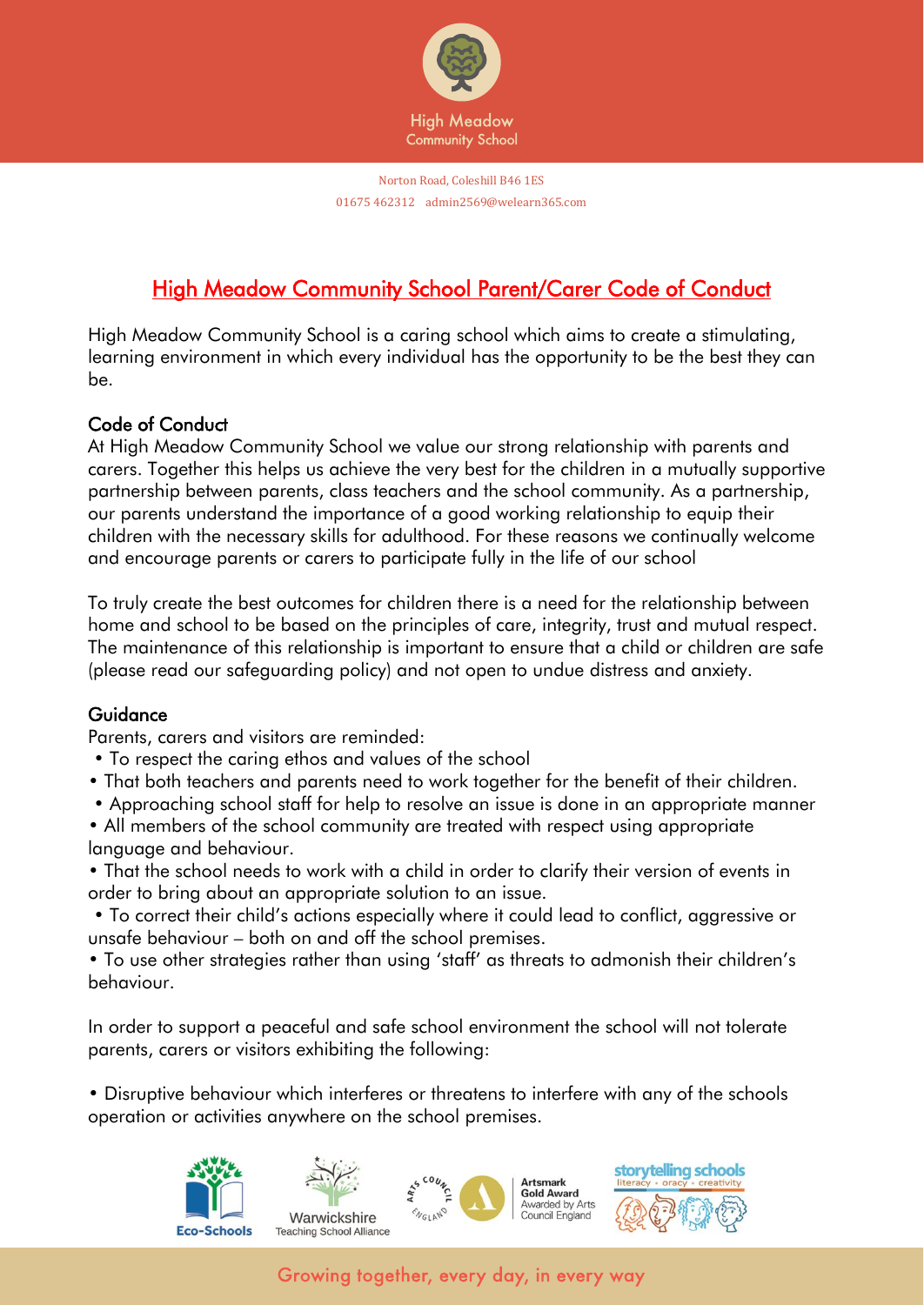

- Any inappropriate behaviour on the school premises.
- Using loud or offensive language or displaying temper.
- Threatening, in any way, a member of school staff, visitor, fellow parent/carer or pupil. . Damaging or destroying school property.

. Sending abusive or threatening e-mails or text/voicemail/phone messages or other written communications to anyone within the school community.

• Defamatory, offensive or derogatory comments regarding the school or any of the pupils/parent/staff, at the school on Facebook or other social sites. (See Appendix 1).

• The use of physical or verbal aggression towards another adult or child. This includes physical punishment against your own child on school premises.

• Approaching someone else's child in order to discuss or chastise them because of the actions of this child towards their own child. (Such an approach to a child may be seen to be an assault on that child and may have legal consequences).

- Smoking, taking illegal drugs or the consumption of alcohol on school premises
- Dogs being brought on to school premises (other than guide dogs).

Should any of the above occur on school premises the school may feel it is necessary to take action by contacting the appropriate authorities and/or sadly, consider banning the offending adult from entering the school premises.

Thank you for abiding by this policy in our school. Together we create a positive and uplifting environment not only for the children but also all who work and visit our school.

Note: Can parents please ensure they make all persons responsible for collecting their children aware of this policy.

## APPENDIX 1 Inappropriate use of Social Network Site

Social media websites are being used increasingly to fuel campaigns and complaints against schools, Headteachers, school staff, and in some cases other parents or pupils. The Department for Education/Government and Governors of High Meadow Community School considers the use of social media websites being used in this way as unacceptable. Any concerns you may have about the school or your child/children must be made through the appropriate channels by speaking to the class teacher first and then the Headteacher and then if the issue is still not resolved, the Chair of Governors, where they will be dealt with fairly, appropriately and effectively for all concerned.

Libellous or Defamatory posts - In the event that any pupil or parent/carer of a child/children at High Meadow Community School is found to be posting libellous or



Growing together, every day, in every way